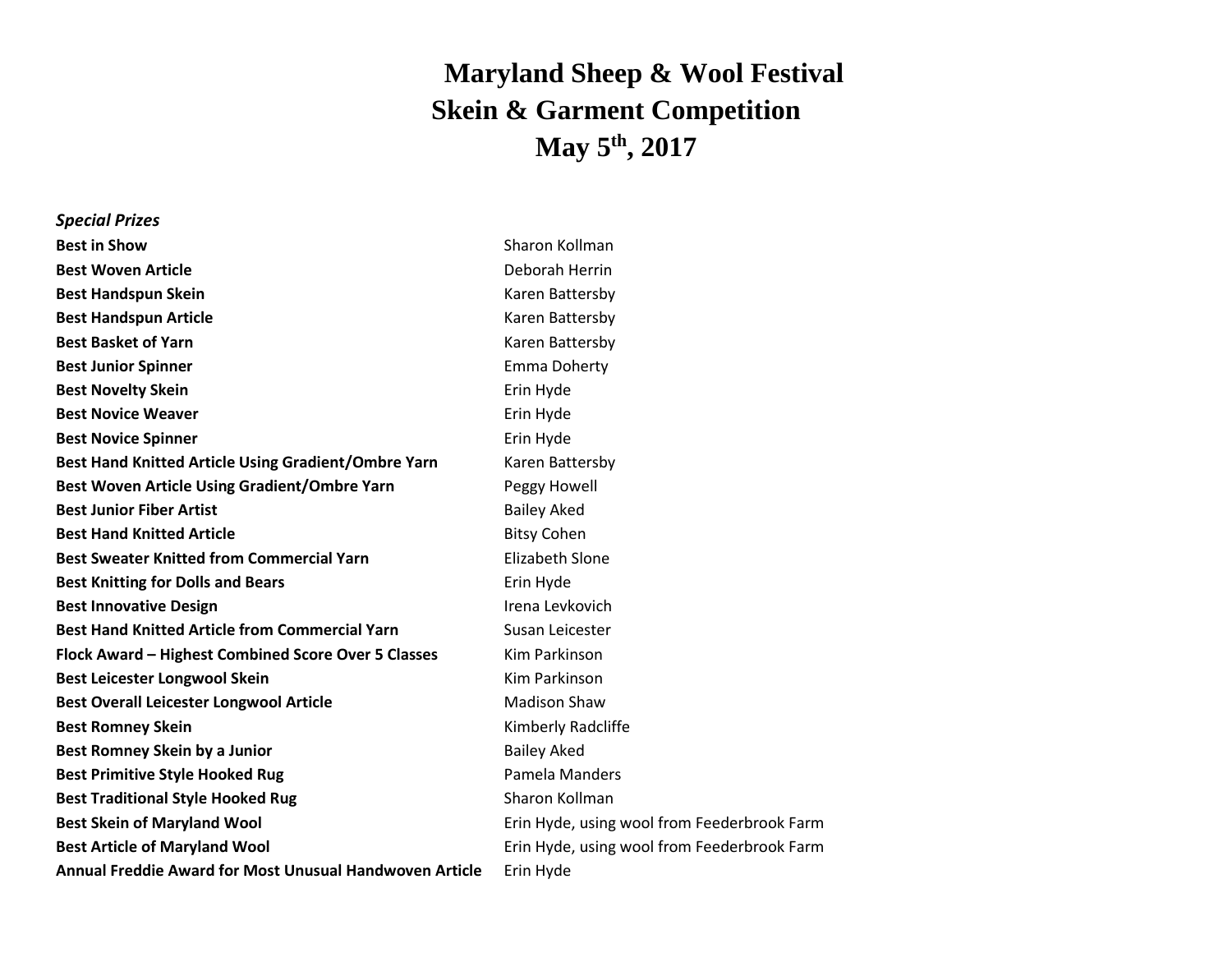| <b>Mamie Francis Blanket Competition</b>  |                 |
|-------------------------------------------|-----------------|
| <b>Grand Prize Winner Overall</b>         | Jennifer Lackey |
| <b>Best Blanket Made of Maryland Wool</b> | Caroline Foty   |

## *Contest Results*

|                                                      | <b>Class</b>                                                                  | <b>First Place</b>   | <b>Second Place</b>          | <b>Third Place</b>   | <b>Fourth Place</b>  | <b>Fifth Place</b>            |
|------------------------------------------------------|-------------------------------------------------------------------------------|----------------------|------------------------------|----------------------|----------------------|-------------------------------|
| Skeins - 100% wool prepared by spinner from raw wool |                                                                               |                      |                              |                      |                      |                               |
| S01                                                  | 100% Wool - Fine singles yarn                                                 | Kimberly Radcliffe   | Pinar Miski                  |                      |                      |                               |
| <b>SO2</b>                                           | 100% Wool - Medium to thick<br>singles yarn                                   | Kim Parkinson        |                              |                      |                      |                               |
| <b>SO3</b>                                           | 100% Wool - Fine plied yarn                                                   | Kimberly Radcliffe   | <b>Nancy Curtis</b>          | Karen Battersby      | Janet Lee            | Julie Shindle                 |
| S04                                                  | 100% Wool - Medium plied<br>yarn                                              | Kimberly Radcliffe   | Kim Parkinson                | Pinar Miski          | Mary Henze           | Julie Shindle                 |
| <b>S05</b>                                           | 100% Wool - Thick plied yarn                                                  | Kimberly Radcliffe   | Mary Henze/<br>Julie Shindle |                      |                      |                               |
|                                                      | Skeins - at least 50% wool                                                    |                      |                              |                      |                      |                               |
| <b>SO6</b>                                           | Singles yarn from commercially<br>prepared fibers                             | Erin Lowery          | Joel Lowy                    |                      |                      |                               |
| <b>S07</b>                                           | Plied yarn from commercially<br>prepared fibers                               | Kim Parkinson        | Nora Eason                   | Kim Parkinson        | <b>Nancy Curtiss</b> | Adrianne Hills/<br>Nora Eason |
| <b>S08</b>                                           | Singles or plied yarn blended by<br>spinner                                   | Mary Henze           | Pinar Miski                  | Julie Stopford       |                      |                               |
| <b>S09</b>                                           | Singles or plied yarn naturally<br>dyed by spinner                            | No entry             |                              |                      |                      |                               |
| <b>S10</b>                                           | Singles or plied yarn chemically<br>dyed by spinner                           | Karen Battersby      | Kim Parkinson                | Kim Parkinson        | Pinar Miski          | Hadab Kauffman                |
| S11                                                  | Expressive (Novelty) yarn                                                     | <b>Elysa Darling</b> | Lauren Gaasch                | <b>Elysa Darling</b> | Julie Shindle        | Kim Parkinson                 |
| <b>S12</b>                                           | Handspinners dyed yarn basket                                                 | No entry             |                              |                      |                      |                               |
| <b>S13</b>                                           | Handspinners natural colored<br>yarn basket                                   | Karen Battersby      | Pinar Miski                  |                      |                      |                               |
| <b>S14</b>                                           | Novice spinner                                                                | Erin Hyde            |                              |                      |                      |                               |
| <b>S15</b>                                           | Novice spinner using<br>commercially prepared fiber-<br>singles or plied yarn | No entry             |                              |                      |                      |                               |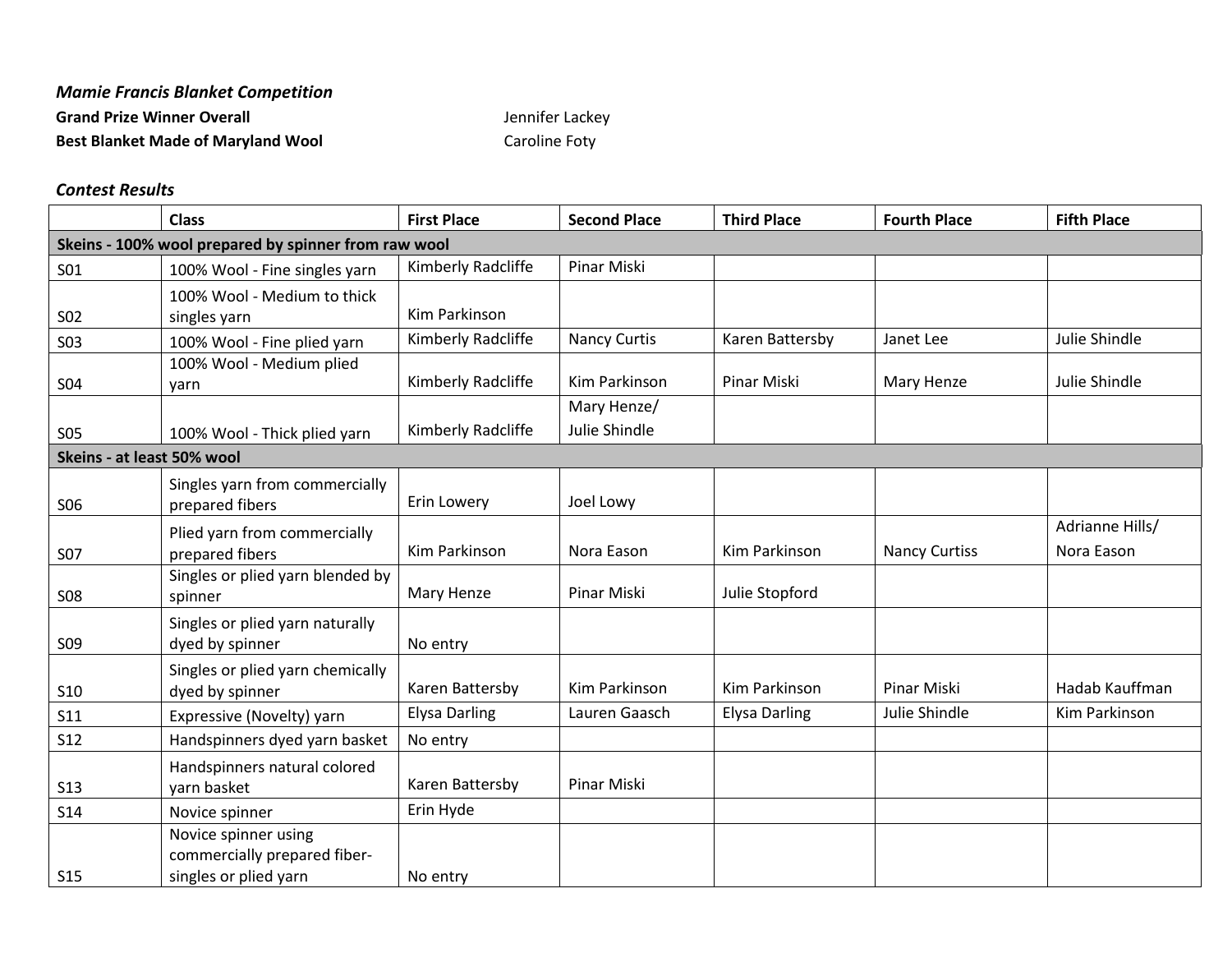| <b>Hand Knitted Articles</b> |                                                               |                        |                   |                     |                        |                       |
|------------------------------|---------------------------------------------------------------|------------------------|-------------------|---------------------|------------------------|-----------------------|
|                              | Garment knit from handspun                                    |                        |                   |                     |                        |                       |
| K01                          | dyed yarn                                                     | Yakira Heistand        | Janet Lee         | Kathleen Hendrix    | Elizabeth Lewis        | Cheryl Pinkerton      |
|                              | Garment knit from handspun                                    |                        |                   |                     |                        |                       |
| K02                          | natural colored yarn                                          | Alison Kent            | Karen Battersby   | Paulette Harvey     |                        |                       |
|                              | Wearable accessories knit from                                |                        | Hannah            |                     |                        |                       |
| K03                          | handspun yarn                                                 | Nora Eason             | McClearman        |                     |                        |                       |
|                              | Scarves knit from handspun                                    |                        |                   |                     |                        |                       |
| K04                          | yarn                                                          |                        | Dawn Savacool     | Paulette Harvey     |                        |                       |
|                              | Shawls knit from handspun                                     | Bitsy Cohen/           |                   |                     |                        |                       |
| K05                          | yarn                                                          | Karen Battersby        |                   | Janet Lee           | <b>Judith Rhoades</b>  | Cheryl Pinkerton      |
|                              | Gloves/Mittens knit from                                      |                        |                   |                     |                        |                       |
| K06                          | handspun yarn                                                 | Mary Pflueger          |                   |                     |                        |                       |
| K07                          | Socks knit from handspun yarn                                 | No entry               |                   |                     |                        |                       |
|                              | Garment knit from commercial                                  |                        |                   |                     |                        |                       |
|                              | yarn of one color or one                                      |                        |                   |                     |                        |                       |
| K08                          | multicolored yarn                                             | <b>Elizabeth Slone</b> | Erin Hyde         | Kaarn Heida         | <b>Colleen Mawicke</b> | Kaarn Heida           |
|                              | Garment knit from more than                                   |                        |                   |                     |                        |                       |
| K09                          | one commercial colored yarn                                   | Kri Dontje             | Kri Dontje        | Sarah Deans         | Kaarn Heida            | Marie Godin           |
|                              | Scarves knit from commercial                                  |                        |                   |                     |                        |                       |
| K10                          | yarn                                                          | Joanna Esch            | Kri Dontje        | Jolie Elder         | Sarah Deans            | Paulette Harvey       |
|                              | Shawls knit from commercial                                   |                        |                   |                     |                        |                       |
| K11                          | varn                                                          | Susan Leicester        | <b>Emily Ross</b> | Joanna Esch         | <b>Bitsy Cohen</b>     | <b>Judith Rhoades</b> |
|                              | Gloves/mittens knit from                                      |                        |                   |                     |                        |                       |
| K12                          | commercial yarn                                               | Cindy Haub             | Carol Chisholm    | Janet Lee           | Susan Heller           |                       |
|                              | Socks knit from commercial                                    |                        |                   |                     |                        |                       |
| K13                          | yarn                                                          | Carol Chisholm         | Mary Hull         | Carol Chisholm      | Kaarn Heida            |                       |
|                              | Miscellaneous knit from                                       | Jolie Elder            | Jude Stopford     | <b>Eleanor Reed</b> | Kaarn Heida            | Susan Heller          |
| K14                          | commercial yarn                                               |                        |                   |                     |                        |                       |
|                              | Miscellaneous knit from                                       |                        |                   |                     |                        |                       |
| K15                          | handspun yarn                                                 | No entry               |                   |                     |                        |                       |
| K16                          | Knitting for dolls and bears<br>(handspun or commercial yarn) |                        |                   |                     |                        |                       |
|                              |                                                               | Erin Hyde              | Marselille Bunk   | Jackie Peters       | Rokeya Ullah           |                       |
| <b>Handwoven Articles</b>    |                                                               |                        |                   |                     |                        |                       |
|                              | Garment woven from                                            | Katherine              |                   |                     |                        |                       |
| W01                          | handspun yarn                                                 | Montegomery            |                   |                     |                        |                       |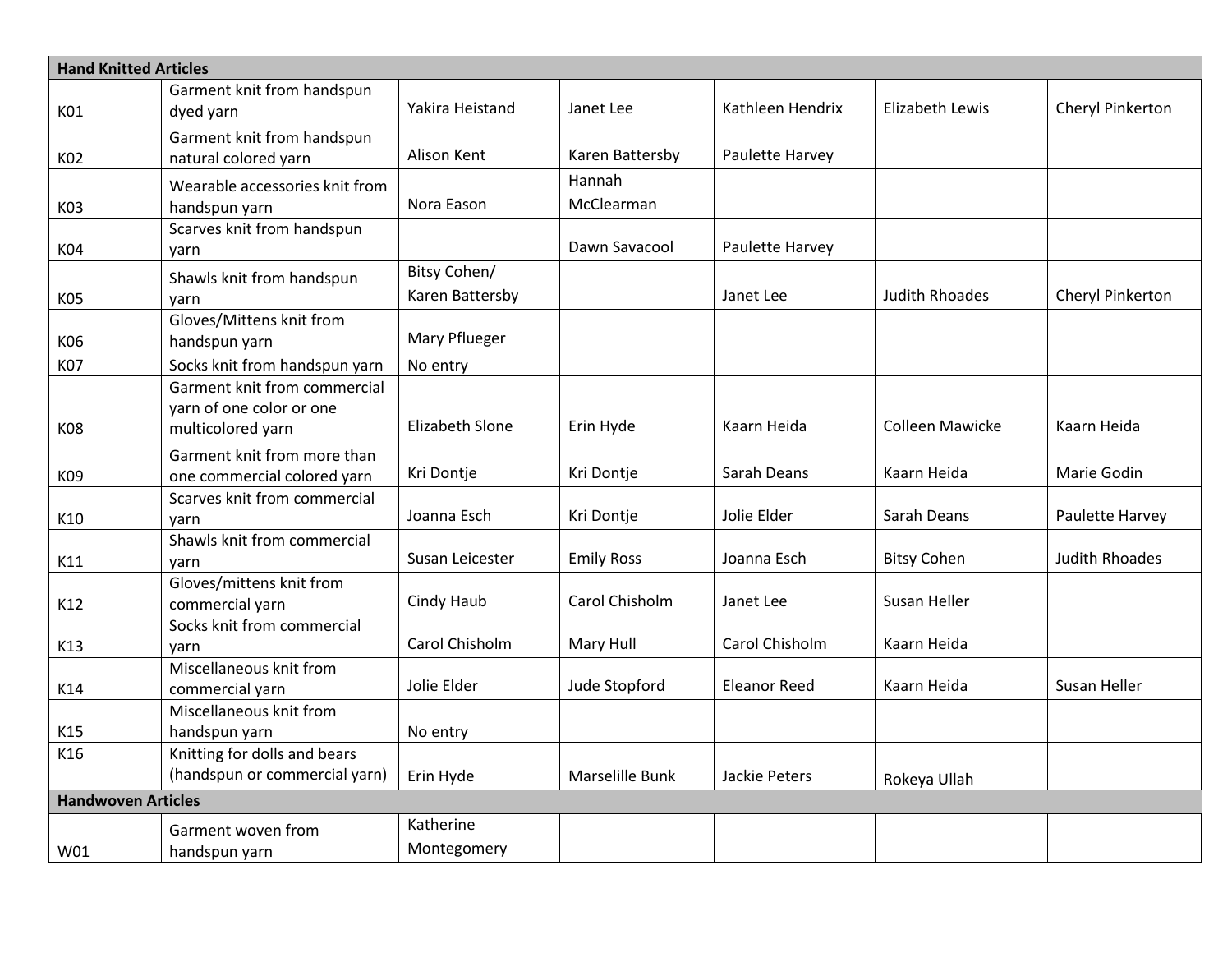|                                | Scarves woven from handspun       | Karen Battersby | Robin Lynde        |                    |                         |                    |
|--------------------------------|-----------------------------------|-----------------|--------------------|--------------------|-------------------------|--------------------|
| W02                            | yarn                              |                 |                    |                    |                         |                    |
|                                | Shawls woven from handspun        | Robin Lynde     |                    |                    |                         |                    |
| W03                            | yarn                              |                 |                    |                    |                         |                    |
|                                | Miscellaneous woven from          |                 |                    |                    |                         |                    |
| W04                            | handspun yarn                     | No entry        |                    |                    |                         |                    |
|                                | Garment woven from                |                 |                    |                    |                         |                    |
| <b>W05</b>                     | commercial yarn                   | Peggy Howell    |                    |                    |                         |                    |
|                                | Scarves woven from                |                 | Heidi Brown        |                    |                         |                    |
| W06                            | commercial yarn                   | Joanna Crosby   |                    | Caroline Foty      | Robin Lynde             | Cynthia Portrey    |
|                                | Shawls woven from                 |                 | <b>Fred Lease</b>  |                    |                         |                    |
| W07                            | commercial yarn                   | Joanna Crosby   |                    |                    |                         |                    |
|                                | Miscellaneous woven from          |                 |                    |                    |                         |                    |
| W08                            | commercial yarn                   | Deborah Herrin  | Eva Doyle          | Robin Lynde        | Liam Li                 | Yinhao Feng        |
|                                | Novice hand woven item (1         |                 | Toni Summer-       | Hannah             |                         |                    |
| W09                            | year or less)                     | Erin Hyde       | Beebe              | McClearman         | <b>Brenda Bonisteel</b> | Michelle Gardner   |
| <b>Hand Crocheted Articles</b> |                                   |                 |                    |                    |                         |                    |
|                                | Article crocheted from            | Katherine       |                    |                    |                         |                    |
| CO <sub>1</sub>                | handspun yarn                     | Roznowski       | Melinda Abrazado   |                    |                         |                    |
|                                | Article crocheted from            |                 |                    |                    |                         |                    |
| CO <sub>2</sub>                | commercial yarn                   | Jeanne Tierney  | Katherine Roznoski | Katherine Roznoski | <b>Emily Larkin</b>     | Norma Taber        |
| <b>Group Articles</b>          |                                   |                 |                    |                    |                         |                    |
|                                |                                   |                 |                    |                    |                         |                    |
|                                | Group-produced Article made       |                 |                    |                    |                         |                    |
| G01                            | from handspun yarn                | Norma Taber     | Norma Taber        |                    |                         |                    |
| <b>Wool hooking</b>            |                                   |                 |                    |                    |                         |                    |
|                                | Traditional - original pattern    |                 |                    |                    |                         |                    |
| H <sub>01</sub>                | and design                        | Pam Manders     | Pam Manders        | Diana Kerns        |                         |                    |
|                                | Punch needle - original pattern   |                 |                    |                    |                         |                    |
| H <sub>02</sub>                | and design                        | No entry        |                    |                    |                         |                    |
|                                | Latch hook - original pattern     |                 |                    |                    |                         |                    |
| H <sub>0</sub> 3               | and design                        | No entry        |                    |                    |                         |                    |
|                                | Traditional - bought pattern, kit |                 |                    |                    |                         |                    |
| H <sub>04</sub>                | or preprinted                     | Sharon Kollman  | Sharon Kollman     | Ginny Fan          | Ginny Fan               | Catherine Suleiman |
|                                | Punch needle - bought pattern,    |                 |                    |                    |                         |                    |
| H05                            | kit or preprinted                 | Judy Seymour    | Judy Seymour       |                    |                         |                    |
| H06                            | Latch hook - bought pattern, kit  |                 |                    |                    |                         |                    |
|                                | or preprinted                     | No entry        |                    |                    |                         |                    |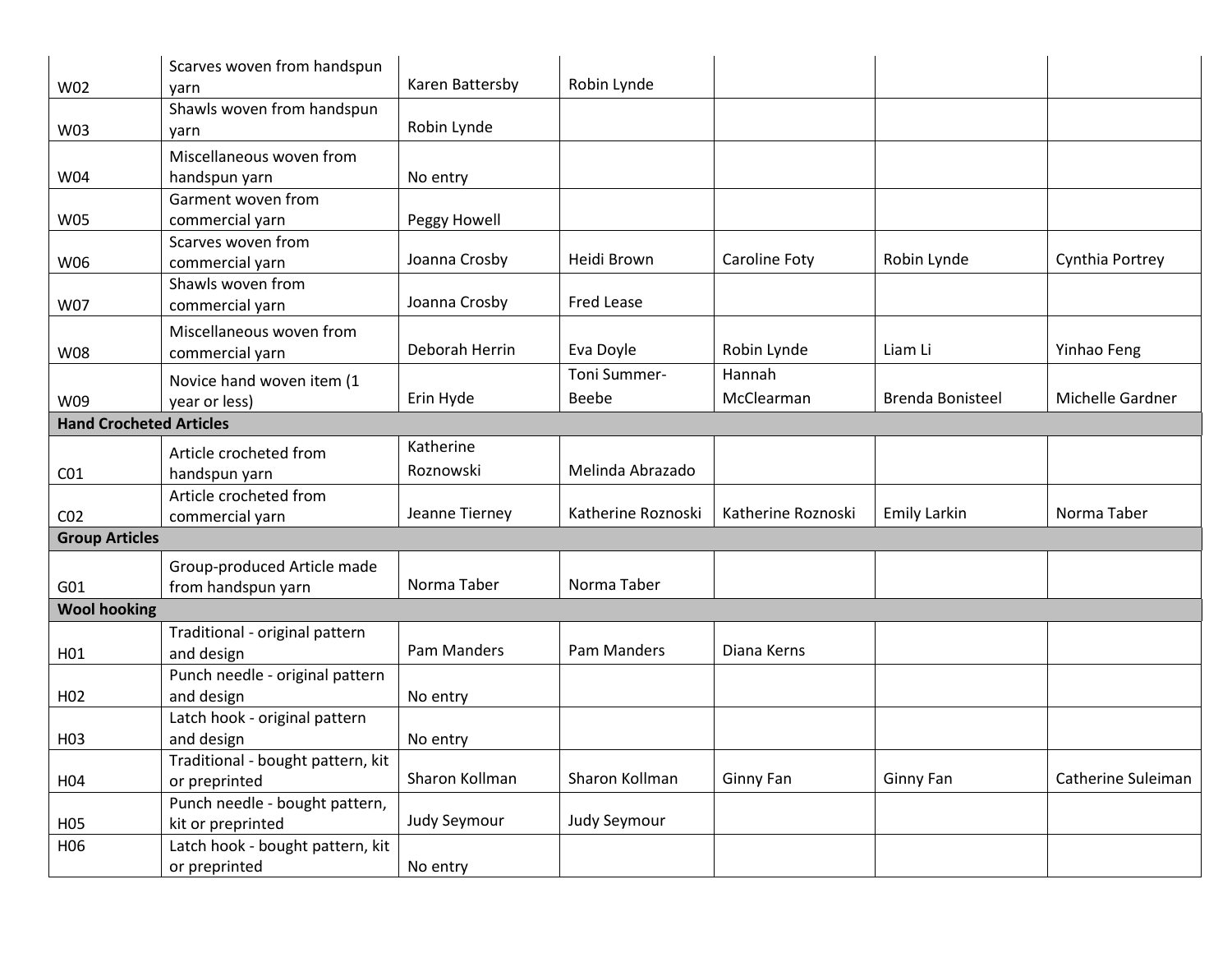| <b>Felting Techniques</b>                    |                                                                                                                                               |                     |                       |                    |                    |                |
|----------------------------------------------|-----------------------------------------------------------------------------------------------------------------------------------------------|---------------------|-----------------------|--------------------|--------------------|----------------|
| F01                                          | Knitted or woven articles that<br>have been felted                                                                                            | Susan Leicester     | Sara Hitchcock        | Ina Hubiarnatarava | Ina Hubiarnatarava |                |
| F02                                          | Wet and/or Needle Felted -<br>Non-wearables/home décor                                                                                        | Irena Levkovich     | Irena Levkovich       | Ina Hubiarnatarava | Nikki Prive        | Mary Rosenbaum |
| F03                                          | Wet and/or Needle Felted -<br>Wearables (scarves, shawls,<br>other clothes)                                                                   | Irena Levkovich     | Irena Levkovich       |                    |                    | Mary Rosenbaum |
| F04                                          | Wet and/or Needle Felted -<br>Sculptural or figurative articles                                                                               | Nikki Prive         | Irena Levkovich       | Janet Lee          | Mary Rosenbaum     |                |
| <b>Other Techniques</b>                      |                                                                                                                                               |                     |                       |                    |                    |                |
| T01                                          | Rugs- using any technique                                                                                                                     | Ruth Consentino     | Irena Levkovich       | Irena Levkovich    |                    |                |
| T <sub>0</sub> 2                             | Miscellaneous article using<br>other techniques                                                                                               | Susan Leicester     |                       |                    |                    |                |
| T <sub>0</sub> 3                             | Fiber jewelry: to include felted<br>techniques, knitting and other<br>needlework, beading may be<br>included, but not as primary<br>technique | Irena Levkovich     | <b>Judith Rhoades</b> |                    |                    |                |
|                                              | Junior Division Skeins - at least 50% wool                                                                                                    |                     |                       |                    |                    |                |
| <b>SO2</b>                                   | 100% Wool - Medium to thick<br>singles yarn                                                                                                   | <b>Bailey Aked</b>  |                       |                    |                    |                |
| <b>S04</b>                                   | 100% Wool - Medium plied<br>yarn                                                                                                              | <b>Bailey Aked</b>  |                       |                    |                    |                |
| <b>S07</b>                                   | Plied yarn from commercially<br>prepared fibers                                                                                               | <b>Emma Doherty</b> | Emma Doherty          | <b>Bailey Aked</b> |                    |                |
| <b>S15</b>                                   | Novice spinner using<br>commercially prepared fiber-<br>singles or plied yarn                                                                 | <b>Bailey Aked</b>  |                       |                    |                    |                |
| <b>Junior Division Hand Knitted Articles</b> |                                                                                                                                               |                     |                       |                    |                    |                |
| K03                                          | $\sqrt{\phantom{a}}$ Wearable accessories knit from<br>handspun yarn                                                                          | Rachael Stetina     |                       |                    |                    |                |
| K11                                          | Shawls knit from commercial<br>yarn                                                                                                           | <b>Bailey Aked</b>  |                       |                    |                    |                |
| K14                                          | Miscellaneous knit from<br>commercial yarn                                                                                                    | <b>Bailey Aked</b>  | <b>Bailey Aked</b>    |                    |                    |                |